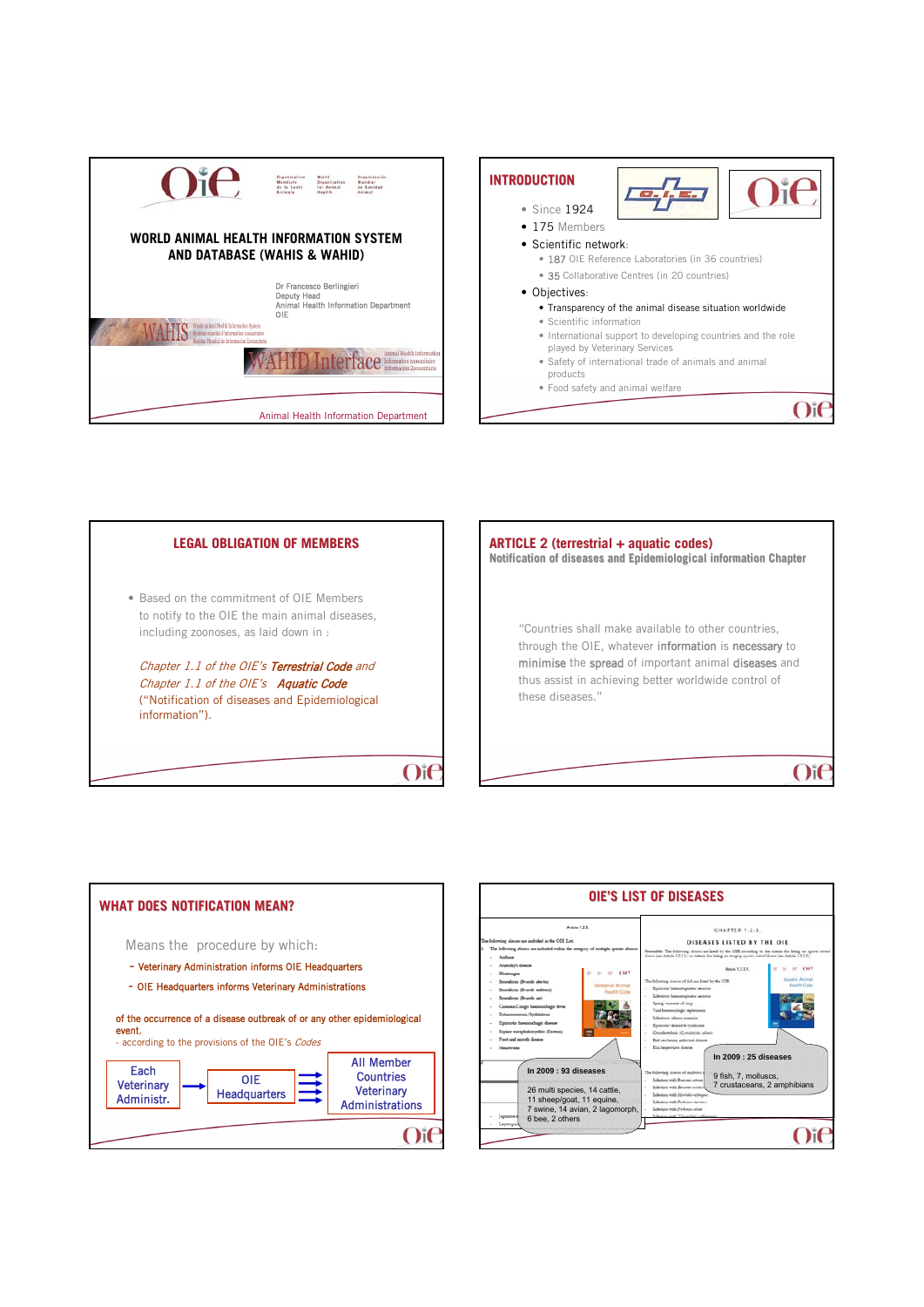









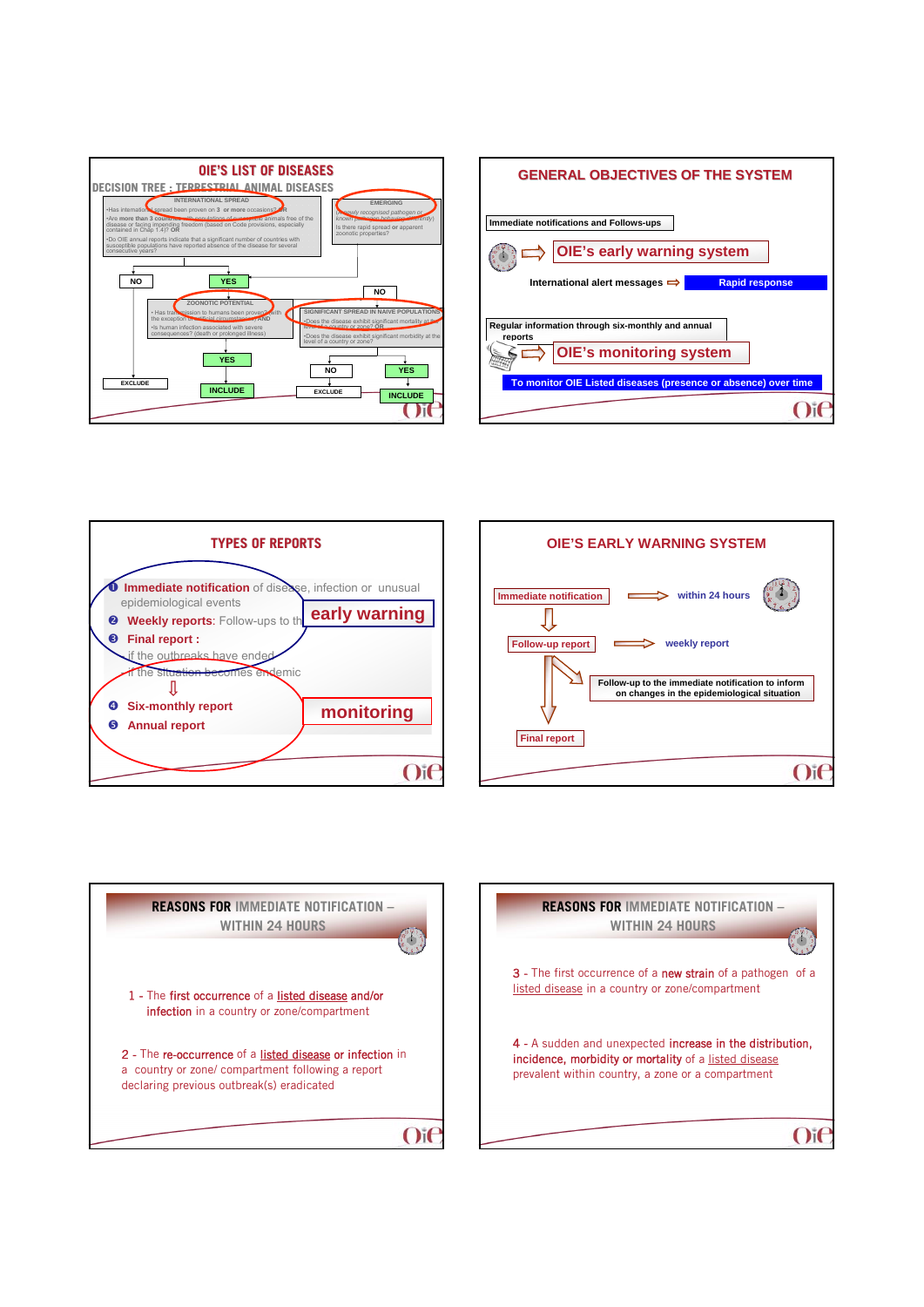







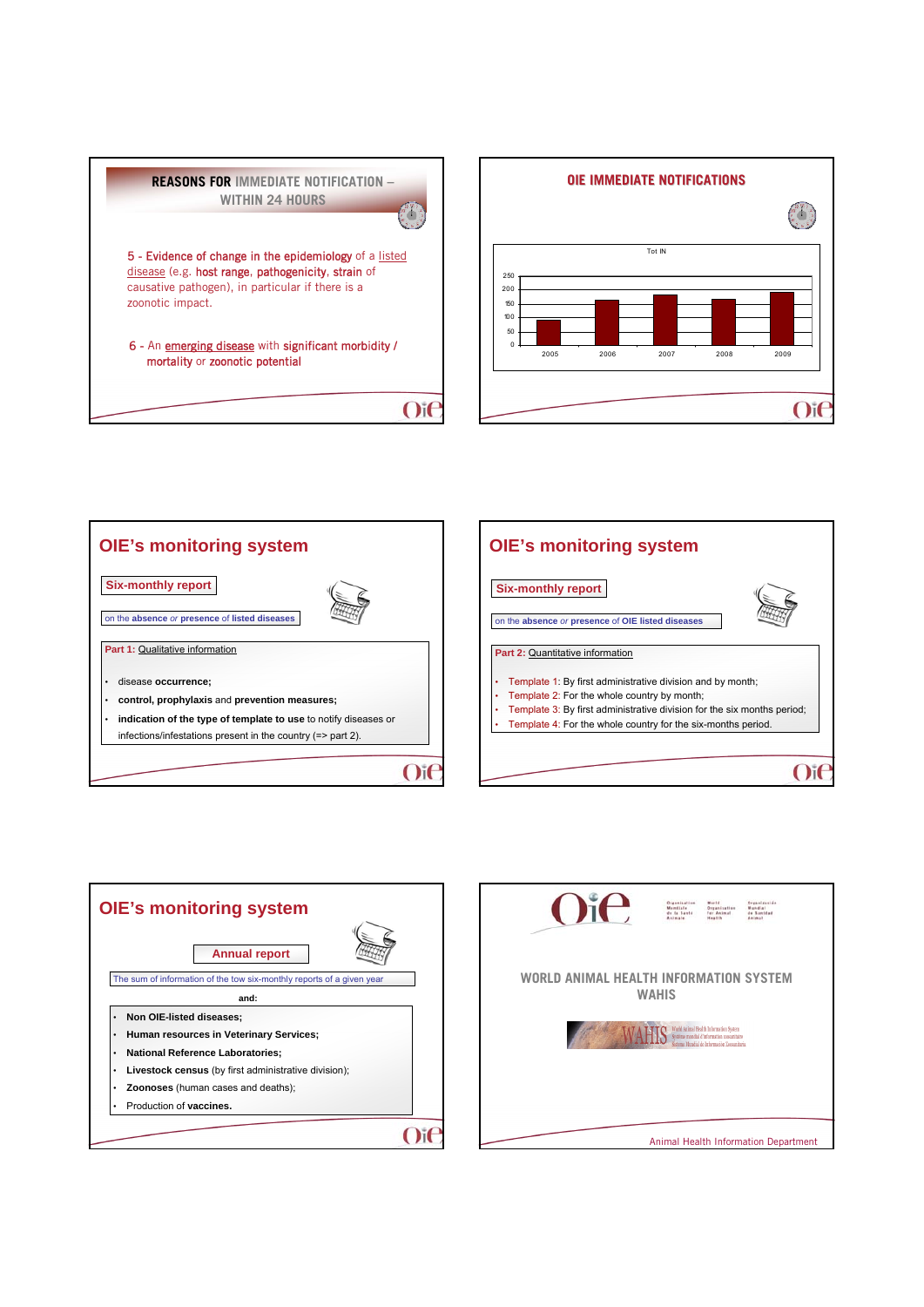





| Welcome<br>Before using the OIE World Animal Health Information System (WAHS). there are a number of important configuration collons that must be completed for your county. This need only<br>Then verified once a year, but if any of the parameters change in future, you can always update them at any time from the main menu of the system.<br><b>Jser Parameters</b><br>contact details and setting up other authorised users of WAHIS<br>One of the most important functions of OIE and WAHS is to inform member countries of important disease events. To active ethis, it is essential that we have up-to-date contact<br>details for all delegates and CVOs.<br>You can also set up user accounts which allow authorised members of your staff to access the system on your behalf. Management of these accounts is your responsibility, but it is<br>mportant that each person using the system has their own account (never allow anybody else to log in with your (or anybody else's) username and password.) You can authorise<br>users to enter and submit information on only terrestrial animals, only aquatic animals or both, and also specify which types of reports they are authorised to submit (immediate |  |
|------------------------------------------------------------------------------------------------------------------------------------------------------------------------------------------------------------------------------------------------------------------------------------------------------------------------------------------------------------------------------------------------------------------------------------------------------------------------------------------------------------------------------------------------------------------------------------------------------------------------------------------------------------------------------------------------------------------------------------------------------------------------------------------------------------------------------------------------------------------------------------------------------------------------------------------------------------------------------------------------------------------------------------------------------------------------------------------------------------------------------------------------------------------------------------------------------------------------------------|--|
|                                                                                                                                                                                                                                                                                                                                                                                                                                                                                                                                                                                                                                                                                                                                                                                                                                                                                                                                                                                                                                                                                                                                                                                                                                    |  |
|                                                                                                                                                                                                                                                                                                                                                                                                                                                                                                                                                                                                                                                                                                                                                                                                                                                                                                                                                                                                                                                                                                                                                                                                                                    |  |
|                                                                                                                                                                                                                                                                                                                                                                                                                                                                                                                                                                                                                                                                                                                                                                                                                                                                                                                                                                                                                                                                                                                                                                                                                                    |  |
|                                                                                                                                                                                                                                                                                                                                                                                                                                                                                                                                                                                                                                                                                                                                                                                                                                                                                                                                                                                                                                                                                                                                                                                                                                    |  |
|                                                                                                                                                                                                                                                                                                                                                                                                                                                                                                                                                                                                                                                                                                                                                                                                                                                                                                                                                                                                                                                                                                                                                                                                                                    |  |
| toblications, six-monthly reports and annual questionnaires).<br><b>CONTRACTOR</b>                                                                                                                                                                                                                                                                                                                                                                                                                                                                                                                                                                                                                                                                                                                                                                                                                                                                                                                                                                                                                                                                                                                                                 |  |
| <b>cuntry Parameter</b>                                                                                                                                                                                                                                                                                                                                                                                                                                                                                                                                                                                                                                                                                                                                                                                                                                                                                                                                                                                                                                                                                                                                                                                                            |  |
| Setting up-country default values                                                                                                                                                                                                                                                                                                                                                                                                                                                                                                                                                                                                                                                                                                                                                                                                                                                                                                                                                                                                                                                                                                                                                                                                  |  |
| ivery country is different. This section allows you to set up parameters so that the system will function in a way that makes sense for your country<br>Country PL                                                                                                                                                                                                                                                                                                                                                                                                                                                                                                                                                                                                                                                                                                                                                                                                                                                                                                                                                                                                                                                                 |  |
| dministrative Subdivisions                                                                                                                                                                                                                                                                                                                                                                                                                                                                                                                                                                                                                                                                                                                                                                                                                                                                                                                                                                                                                                                                                                                                                                                                         |  |
| Editing are not of commutatrative subdivisions used for disease reporting                                                                                                                                                                                                                                                                                                                                                                                                                                                                                                                                                                                                                                                                                                                                                                                                                                                                                                                                                                                                                                                                                                                                                          |  |
| in the reports. the geographical location of the outbreak(s) should be specified. This system uses a combination of on-line interactive maps to determine the coordinates of a disease<br>event as well as named administrative subdivisions (such as states, provinces, districts etc.).                                                                                                                                                                                                                                                                                                                                                                                                                                                                                                                                                                                                                                                                                                                                                                                                                                                                                                                                          |  |
| This system maintains a list of the names of first- (and optionally second-) level administrative subdivisions for disease reporting. As the lists of administrative subdivisions change<br>treguerity, and it is often difficult to access information on the latest lists from outside a county; it is the delegate's or CVOs responsibility to ensure that the list used for reporting to<br>the Off is kept up to date.                                                                                                                                                                                                                                                                                                                                                                                                                                                                                                                                                                                                                                                                                                                                                                                                        |  |
| Administrative Subdivisions                                                                                                                                                                                                                                                                                                                                                                                                                                                                                                                                                                                                                                                                                                                                                                                                                                                                                                                                                                                                                                                                                                                                                                                                        |  |
|                                                                                                                                                                                                                                                                                                                                                                                                                                                                                                                                                                                                                                                                                                                                                                                                                                                                                                                                                                                                                                                                                                                                                                                                                                    |  |



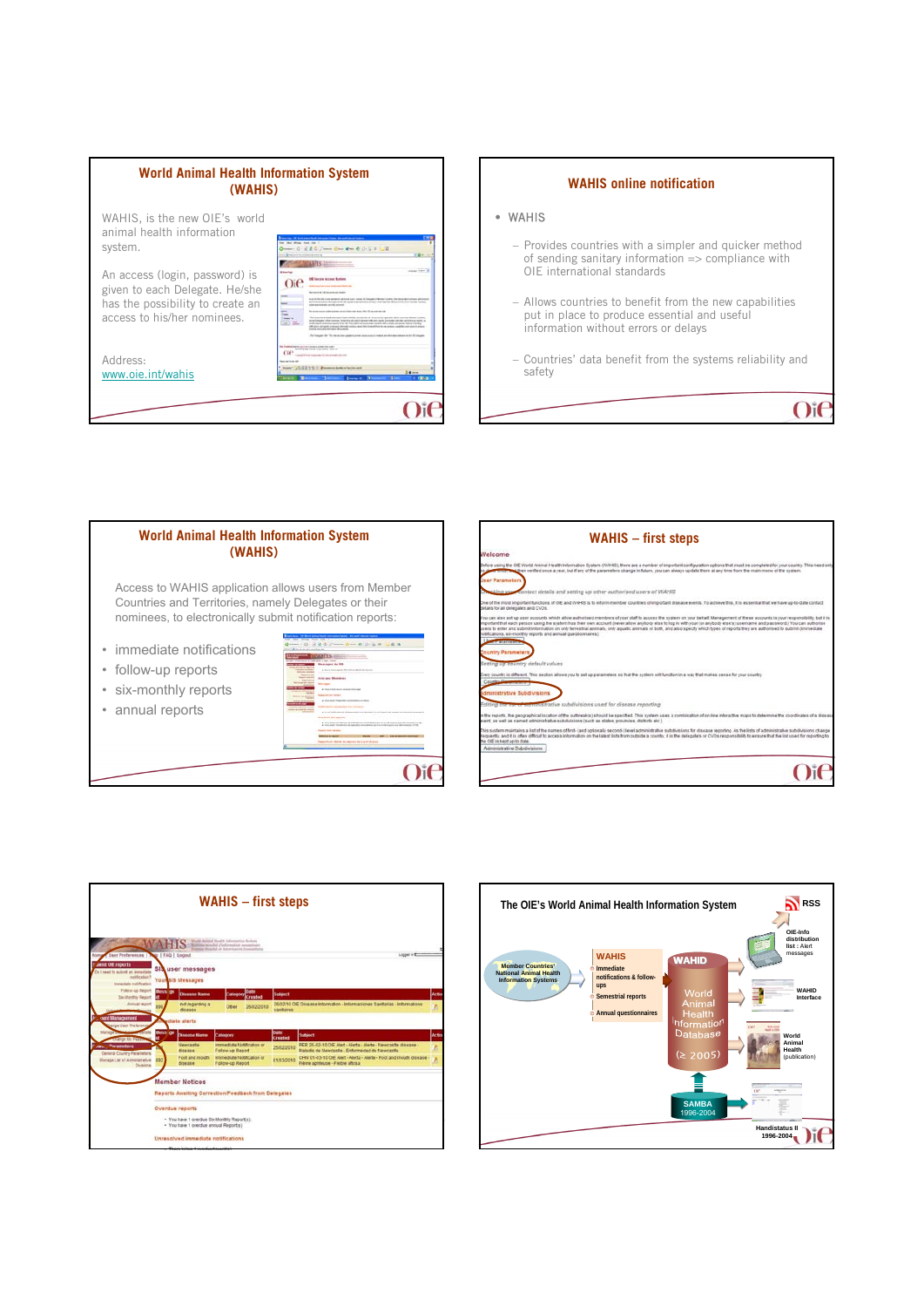









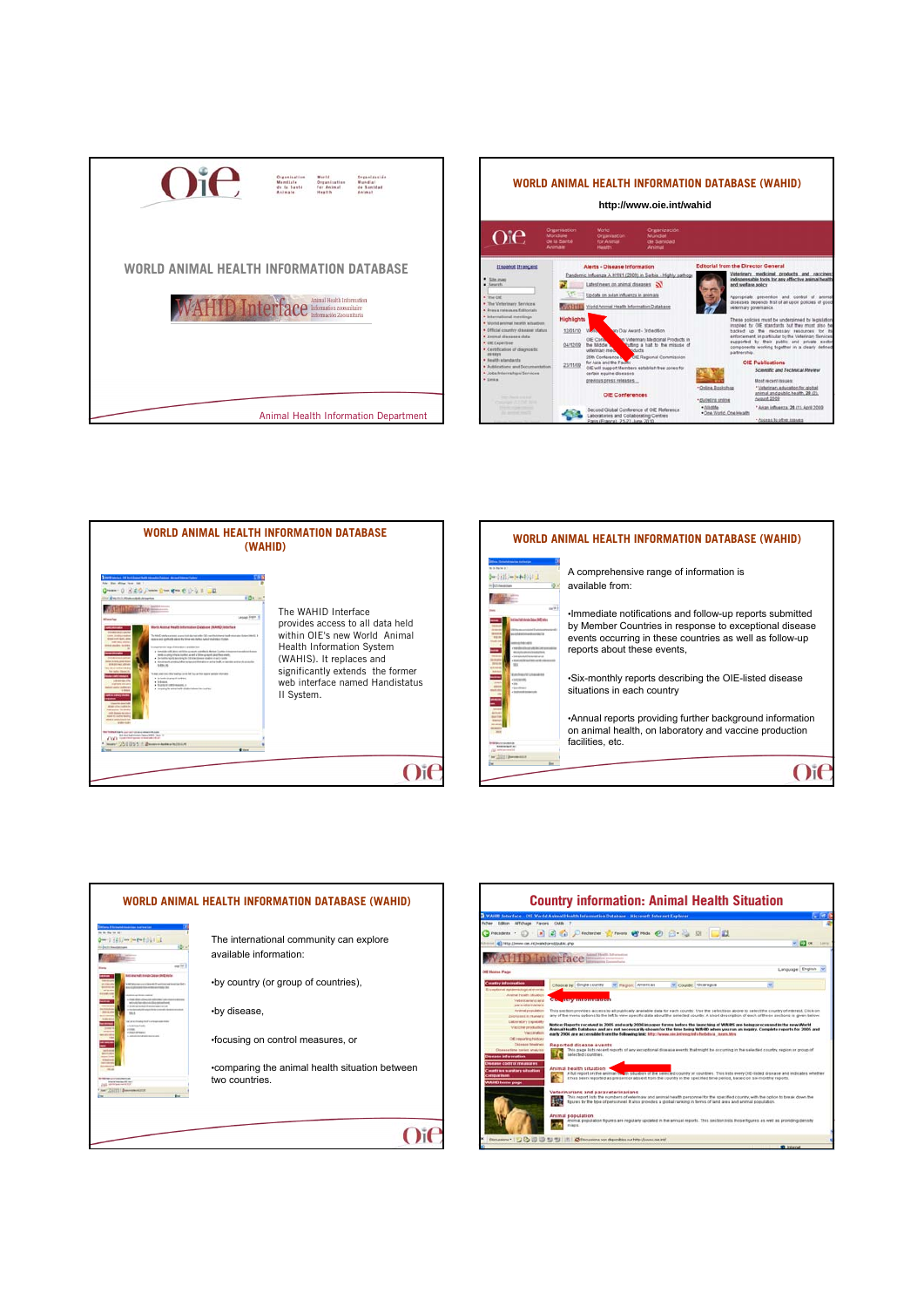

|                                                                                                                                                                                                                                                                                                                                                                                                                                                                                                                                                                                                                                                                                                                                                                                                                                                                                                                                                                                                              | <b>Disease information</b>                                                                                                                                                                                                                                                                                                                                                                                                                                                                                                                                                                                                                                                                                                                                                                                                                                                                                                                                                                                                                             |  |
|--------------------------------------------------------------------------------------------------------------------------------------------------------------------------------------------------------------------------------------------------------------------------------------------------------------------------------------------------------------------------------------------------------------------------------------------------------------------------------------------------------------------------------------------------------------------------------------------------------------------------------------------------------------------------------------------------------------------------------------------------------------------------------------------------------------------------------------------------------------------------------------------------------------------------------------------------------------------------------------------------------------|--------------------------------------------------------------------------------------------------------------------------------------------------------------------------------------------------------------------------------------------------------------------------------------------------------------------------------------------------------------------------------------------------------------------------------------------------------------------------------------------------------------------------------------------------------------------------------------------------------------------------------------------------------------------------------------------------------------------------------------------------------------------------------------------------------------------------------------------------------------------------------------------------------------------------------------------------------------------------------------------------------------------------------------------------------|--|
| WAHD beterface : OIE World Animal Health Information Database : Orange                                                                                                                                                                                                                                                                                                                                                                                                                                                                                                                                                                                                                                                                                                                                                                                                                                                                                                                                       |                                                                                                                                                                                                                                                                                                                                                                                                                                                                                                                                                                                                                                                                                                                                                                                                                                                                                                                                                                                                                                                        |  |
| Archive Editors<br>Favoritos Hercanierdas Autola<br><b>Time</b>                                                                                                                                                                                                                                                                                                                                                                                                                                                                                                                                                                                                                                                                                                                                                                                                                                                                                                                                              |                                                                                                                                                                                                                                                                                                                                                                                                                                                                                                                                                                                                                                                                                                                                                                                                                                                                                                                                                                                                                                                        |  |
| CO Atria -                                                                                                                                                                                                                                                                                                                                                                                                                                                                                                                                                                                                                                                                                                                                                                                                                                                                                                                                                                                                   | [8] [2] Regards C Fareston (2) No on han podds response to between the MyWebSearch.<br>Vulver a intentar                                                                                                                                                                                                                                                                                                                                                                                                                                                                                                                                                                                                                                                                                                                                                                                                                                                                                                                                               |  |
| (E) N1p. Deem on #43-444 production sho's age-home                                                                                                                                                                                                                                                                                                                                                                                                                                                                                                                                                                                                                                                                                                                                                                                                                                                                                                                                                           | $-51+$                                                                                                                                                                                                                                                                                                                                                                                                                                                                                                                                                                                                                                                                                                                                                                                                                                                                                                                                                                                                                                                 |  |
| WR-                                                                                                                                                                                                                                                                                                                                                                                                                                                                                                                                                                                                                                                                                                                                                                                                                                                                                                                                                                                                          | Dissingle - Dissipanch                                                                                                                                                                                                                                                                                                                                                                                                                                                                                                                                                                                                                                                                                                                                                                                                                                                                                                                                                                                                                                 |  |
| <b>WAHID Interface</b>                                                                                                                                                                                                                                                                                                                                                                                                                                                                                                                                                                                                                                                                                                                                                                                                                                                                                                                                                                                       |                                                                                                                                                                                                                                                                                                                                                                                                                                                                                                                                                                                                                                                                                                                                                                                                                                                                                                                                                                                                                                                        |  |
| Oil Hume Page                                                                                                                                                                                                                                                                                                                                                                                                                                                                                                                                                                                                                                                                                                                                                                                                                                                                                                                                                                                                | Language: English                                                                                                                                                                                                                                                                                                                                                                                                                                                                                                                                                                                                                                                                                                                                                                                                                                                                                                                                                                                                                                      |  |
| Country information<br>intermation about a specifient<br>country, including experiment<br>showang avered reports, around<br>Finally plates, veterinary<br>services, populators, vaccinators,<br>ARC:<br>Disease information<br>Information about a particular<br>stolester, including global straners<br>Ideale Baudicer Holand, CA 2524-4444<br>maps, futurof countries indicating<br>their sankary statuties, etc.<br><b>Issues control measures</b><br>Lists and maps of the<br>printflutectic and control<br>neer used to counties and<br>by domain.<br>countries sankary situation<br><b>PERSONAL PRIMARY</b><br>Compare the arenal healty<br>silvation of two countries for<br>trade purposes. This identifies<br><b>WEICH ISSNAKES INAV 2014 R.</b><br>hazard for courtries importing<br>aronati ce arenal prickatto from<br><b>MARTINE COLERAN</b><br>Used Fortelback Stud the custod loan if you have a constant on this cyclery.<br>World Animal Health Information Database (WAMG) - Version: 1.5 | World Animal Health Information Database (WAHID) Interface<br>The WAHID Interface provides access to all data held within OIE's new World Animal Health Internation System (WAHIS) if<br>replaces and significantly extends the fornier web interface named Handistatus II Dystem.<br>A comprehensive range of information is available from<br>. Immediate notifications and follow-up reports submitted by Member Countries in response to exceptional disease<br>events occurring in these countries as well as follow-up reports about these events.<br>. Six-monthly reports describing the OIE-balled disease situations in each country<br>pual reports providing further background information on animal health, on laboratory and vaccine production.<br><b>Ilbes, etc.</b><br>To start, extert one of the headings on the left. You can then explore available information<br>. By county car group of countries),<br>· Indicate.<br>. focusing on control triessures, or<br>. comparing the animal health situation between two countries. |  |
| CALCA Counter it more Department for monal main (TID SKT)                                                                                                                                                                                                                                                                                                                                                                                                                                                                                                                                                                                                                                                                                                                                                                                                                                                                                                                                                    | <b>MD</b> Internet                                                                                                                                                                                                                                                                                                                                                                                                                                                                                                                                                                                                                                                                                                                                                                                                                                                                                                                                                                                                                                     |  |
|                                                                                                                                                                                                                                                                                                                                                                                                                                                                                                                                                                                                                                                                                                                                                                                                                                                                                                                                                                                                              |                                                                                                                                                                                                                                                                                                                                                                                                                                                                                                                                                                                                                                                                                                                                                                                                                                                                                                                                                                                                                                                        |  |







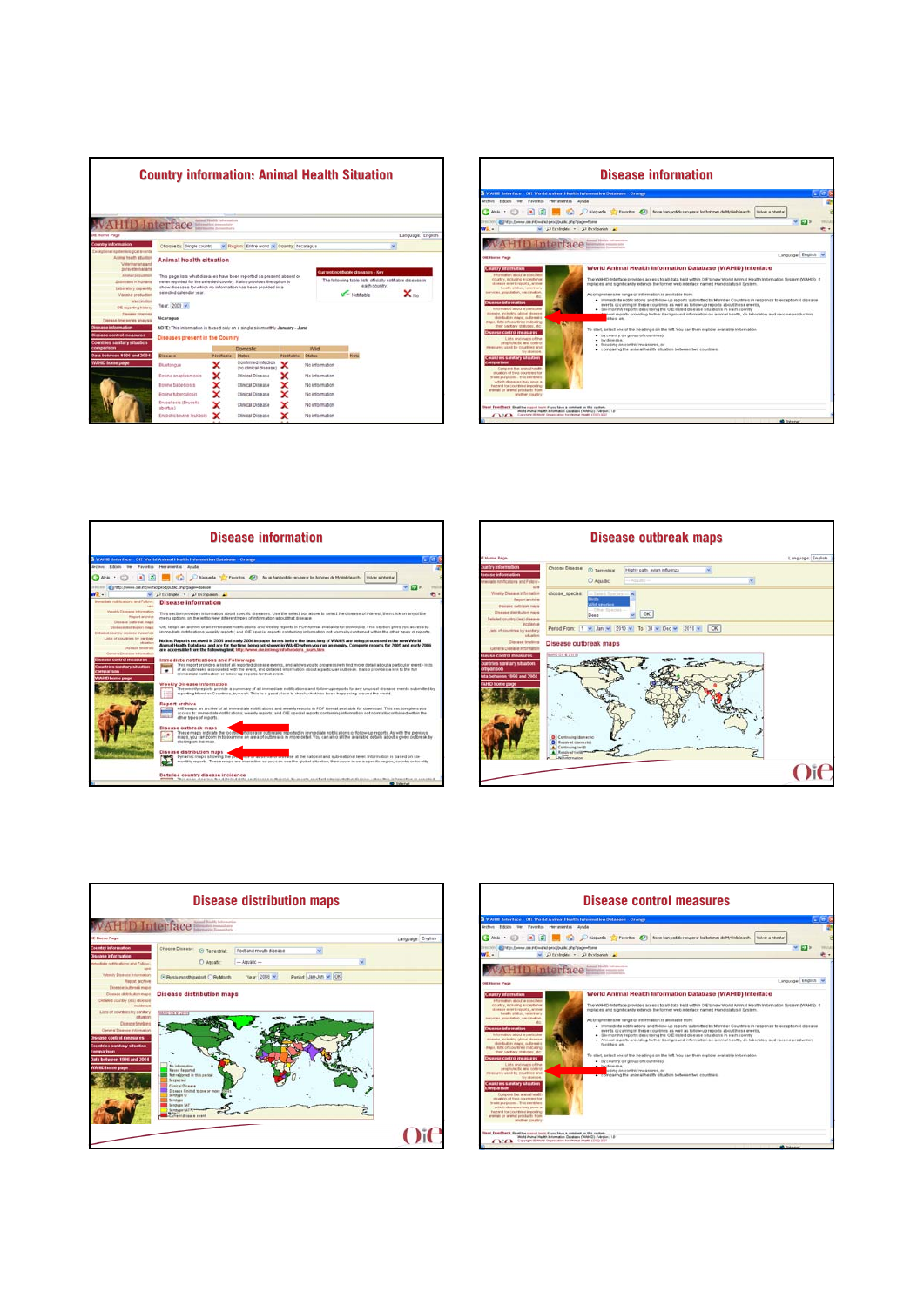|                                                                                     |                              | WAHD Interface - OIE World Animal Health Information Database - Orange                                          |                            |     |                          |       |      |                            |                   | - 16         |
|-------------------------------------------------------------------------------------|------------------------------|-----------------------------------------------------------------------------------------------------------------|----------------------------|-----|--------------------------|-------|------|----------------------------|-------------------|--------------|
| Acchieve Editories Var                                                              | Favoritos Herranientas Austa |                                                                                                                 |                            |     |                          |       |      |                            |                   |              |
| Charles +<br>i mi                                                                   |                              | Disamb Transfer (2) Favorite (2) No se han podds recuperar los botones de Hylleddearch.                         |                            |     |                          |       |      | Vulver a Viterilar         |                   |              |
| This color (a) http://www.car.int/wahat-prod/public.php?page=control                |                              |                                                                                                                 |                            |     |                          |       |      |                            | $-511$            | <b>HEALA</b> |
| WR-                                                                                 |                              | w Dissingles - Diffundament all                                                                                 |                            |     |                          |       |      |                            |                   | ÷œ           |
|                                                                                     |                              |                                                                                                                 |                            |     |                          |       |      |                            |                   |              |
| VAHID Interface                                                                     |                              |                                                                                                                 |                            |     |                          |       |      |                            |                   |              |
|                                                                                     |                              |                                                                                                                 |                            |     |                          |       |      |                            |                   |              |
| Oill Human Page                                                                     |                              |                                                                                                                 |                            |     |                          |       |      |                            | Language: English |              |
| Country information                                                                 |                              | Choose by Single county                                                                                         |                            |     | <sup>w</sup> County Chie |       |      | υ                          |                   |              |
| <b>Stational Information</b>                                                        |                              |                                                                                                                 | <b>W. Resistr Americas</b> |     |                          |       |      |                            |                   |              |
| Issuese control measures                                                            | Foot and mouth disease       |                                                                                                                 |                            | si. |                          |       |      |                            |                   |              |
| Disease control measures                                                            |                              |                                                                                                                 |                            |     |                          | Vear. | 2005 | 2006 w Report Jan-Jun w OK |                   |              |
| Core-of-Americans Magic                                                             |                              |                                                                                                                 |                            |     |                          |       | 2007 |                            |                   |              |
|                                                                                     |                              |                                                                                                                 |                            |     |                          |       |      |                            |                   |              |
|                                                                                     |                              | <b>Disease control measures</b>                                                                                 |                            |     |                          |       |      |                            |                   |              |
|                                                                                     |                              |                                                                                                                 |                            |     |                          |       |      |                            |                   |              |
|                                                                                     | County                       | Plane the mount over control meaning code in the faith below to use the meaning of aimh code.<br><b>Species</b> |                            |     | Office                   |       |      |                            | CFI CH            |              |
|                                                                                     | Chile                        | Cattle                                                                                                          |                            |     |                          | z     | z    |                            |                   |              |
|                                                                                     |                              | <b>Duffaloes</b>                                                                                                |                            |     |                          |       |      |                            |                   |              |
|                                                                                     |                              | <b>Ookls</b>                                                                                                    |                            |     |                          |       |      |                            |                   |              |
|                                                                                     |                              | Camelinae                                                                                                       |                            |     |                          |       |      |                            |                   |              |
|                                                                                     |                              | Sheez / coats                                                                                                   |                            |     |                          |       |      |                            |                   |              |
|                                                                                     |                              | liheed<br><b>Dwine</b>                                                                                          |                            |     |                          | ı     | s    | x                          |                   |              |
|                                                                                     |                              |                                                                                                                 |                            |     |                          |       |      |                            |                   |              |
| <b>Countries sandary situation</b><br><b>Jenguaritane</b><br><b>WAFRD home page</b> |                              | Wild species                                                                                                    |                            |     |                          |       |      |                            |                   |              |





 $O$ i $C$ 

## **Mandate**

In application of the DG's Work Programme adopted by the OIE International Committee during the 69th Assembly of Delegates (May 2001), the OIE Headquarters are authorised to question any Delegate of a Member Country or Territory regarding animal health incidents reported in the media (newspapers, scientific journals, ProMed, etc.)

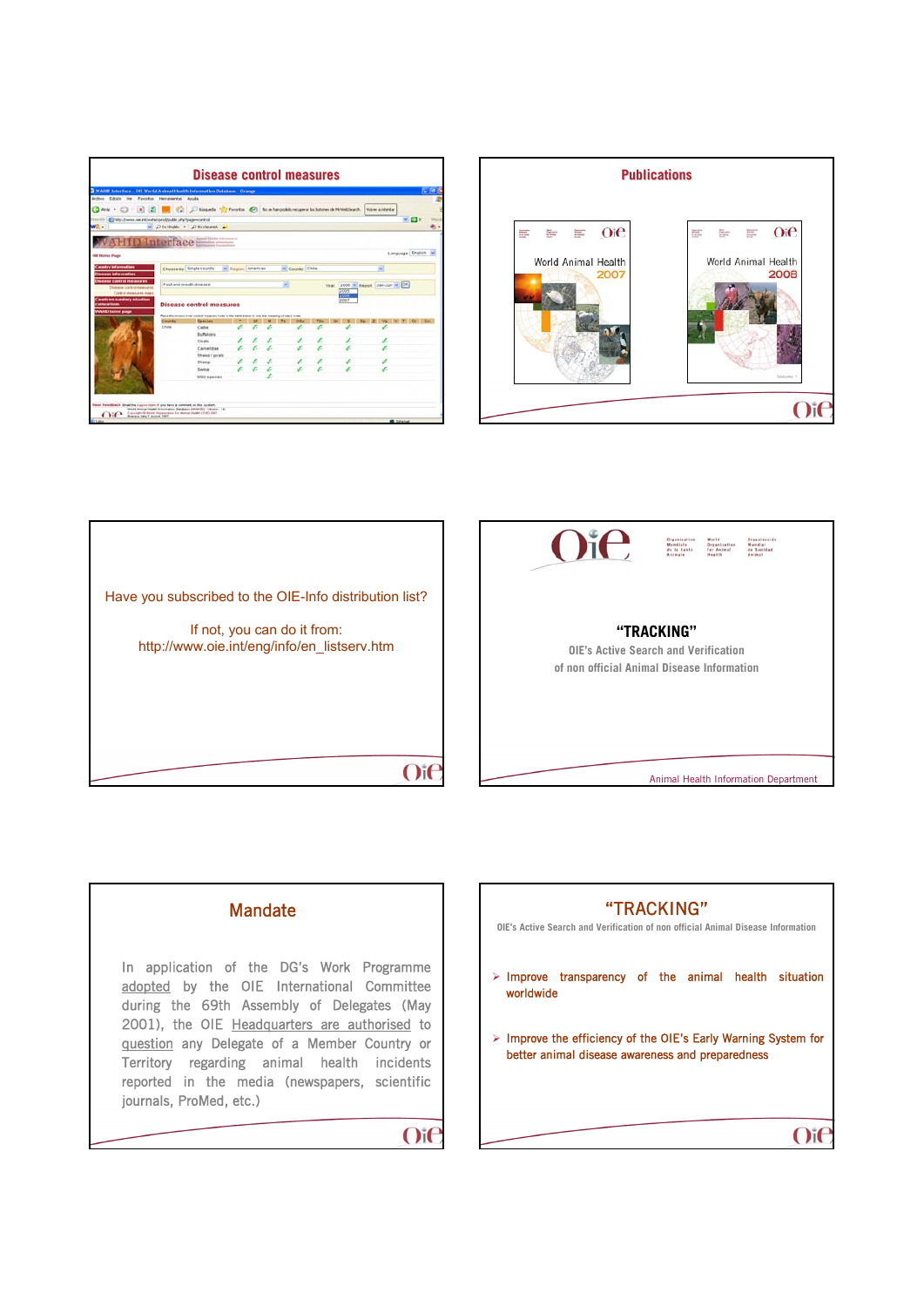